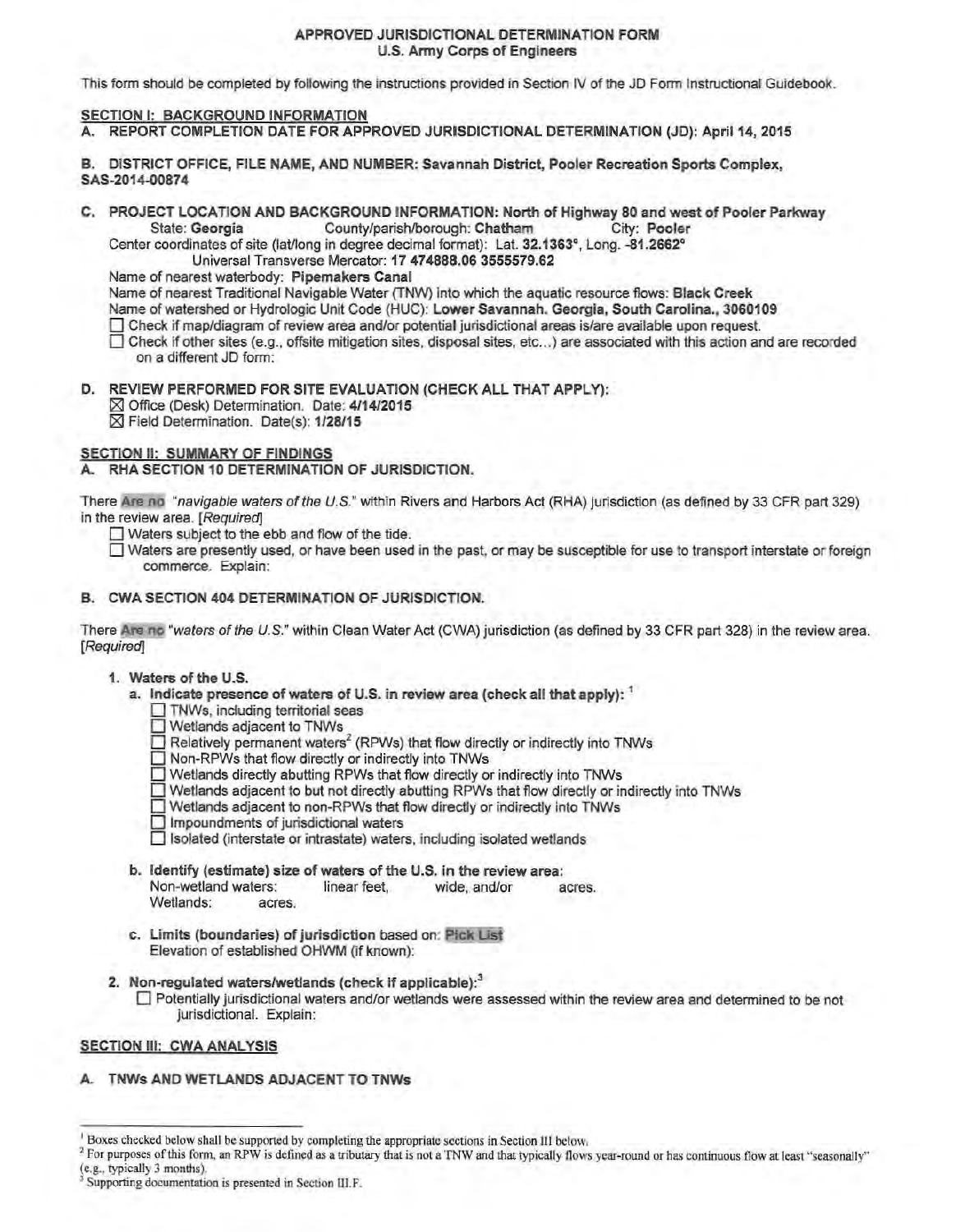The agencies will assert jurisdiction over TNWs and wetlands adjacent to TNWs. If the aquatic resource is a TNW, complete Section 111.A.1 and Section 111.D.1. only; if the aquatic resource is a wetland adjacent to a TNW, complete Sections III.A.1 and 2 and Section III.D.1.; otherwise, see Section III.B below.

1. TNW Identify TNW:

Summarize rationale supporting determination:

2. Wetland adjacent to TNW Summarize rationale supporting conclusion that wetland is "adjacent":

#### B. CHARACTERISTICS OF TRIBUTARY (THAT IS NOT A TNW) AND ITS ADJACENT WETLANDS (IF ANY):

This section summarizes information regarding characteristics of the tributary and its adjacent wetlands, if any, and it helps determine whether or not the standards for jurisdiction established under Rapanos have been met.

The agencies will assert jurisdiction over non-navigable tributaries of TNWs where the tributaries are "relatively permanent waters" (RPWs), i.e. tributaries that typically flow year-round or have continuous flow at least seasonally (e.g., typically 3 months). A wetland that directly abuts an RPW is also jurisdictional. If the aquatic resource is not a TNW, but has year-round (perennial) flow, skip to Section 111.D.2. If the aquatic resource is a wetland directly abutting a tributary with perennial flow, skip to Section 111.D.4.

A wetland that is adjacent to but that does not directly abut an RPW requires a significant nexus evaluation. Corps districts and EPA regions will include in the record any available information that documents the existence of a significant nexus between a relatively permanent tributary that is not perennial (and its adjacent wetlands if any) and a traditional navigable water, even though a significant nexus finding is not required as a matter of law.

If the waterbody<sup>4</sup> is not an RPW, or a wetland directly abutting an RPW, a JD will require additional data to determine if the waterbody has a significant nexus with a TNW. If the tributary has adjacent wetlands, the significant nexus evaluation must consider the tributary in combination with all of its adjacent wetlands. This significant nexus evaluation that combines, for analytical purposes, the tributary and all of its adjacent wetlands is used whether the review area identified in the JD request is the tributary, or its adjacent wetlands, or both. If the JD covers a tributary with adjacent wetlands, complete Section 111.B.1 for the tributary, Section 111.B.2 for any onsite wetlands, and Section 111.B.3 for all wetlands adjacent to that tributary, both onsite and offsite. The determination whether a significant nexus exists is determined in Section 111.C below.

- 1. Characteristics of non-TNWs that flow directly or indirectly into TNW
	- (i) General Area Conditions: Watershed size: **Pick List** Drainage area: Pick List Average annual rainfall: inches Average annual snowfall: inches
	- (ii) Physical Characteristics:
		- (a) Relationship with TNW:

Tributary flows directly into TNW. D Tributary flows through Pick List tributaries before entering TNW.

Project waters are Pick List river miles from TNW. Project waters are Pick List river miles from RPW. Project waters are Pick List aerial (straight) miles from TNW. Project waters are Pick List aerial (straight) miles from RPW. Project waters cross or serve as state boundaries. Explain:

Identify flow route to TNW<sup>5</sup>: Tributary stream order, if known:

(b) General Tributary Characteristics (check all that apply): Tributary is: **D** Natural  $\Box$  Artificial (man-made). Explain:

<sup>•</sup> Note that the Instructional Guidebook contains additional information regarding swales, ditches, washes, and erosional features generally and in the arid West.

<sup>&</sup>lt;sup>5</sup> Flow route can be described by identifying, e.g., tributary a, which flows through the review area, to flow into tributary b, which then flows into TNW.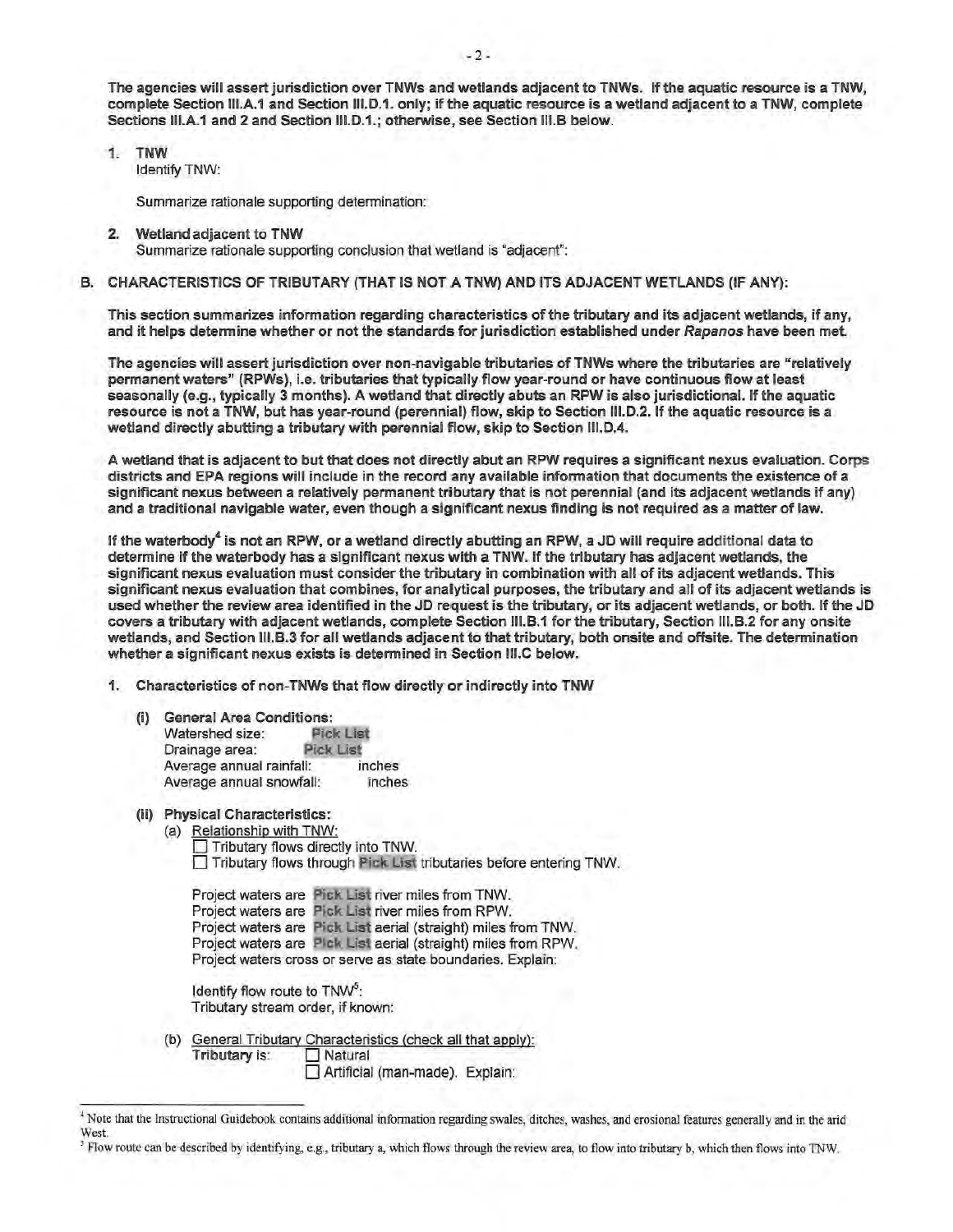|         | Manipulated (man-altered), Explain:                                                                                                                                                                                                                                                                                                                                                        |
|---------|--------------------------------------------------------------------------------------------------------------------------------------------------------------------------------------------------------------------------------------------------------------------------------------------------------------------------------------------------------------------------------------------|
|         | Tributary properties with respect to top of bank (estimate):<br>Average width:<br>feet<br>Average depth:<br>feet<br>Average side slopes: Pick List.                                                                                                                                                                                                                                        |
|         | Primary tributary substrate composition (check all that apply):<br>Concrete<br>$\Box$ Silts<br>$\Box$ Sands<br>Muck<br>Gravel<br>Cobbles<br>Bedrock<br>Vegetation. Type/% cover:<br>Other. Explain:                                                                                                                                                                                        |
|         | Tributary condition/stability [e.g., highly eroding, sloughing banks]. Explain:<br>Presence of run/riffle/pool complexes. Explain:<br>Tributary geometry: Pick List<br>Tributary gradient (approximate average slope):<br>%                                                                                                                                                                |
|         | $(c)$ Flow:<br>Tributary provides for: Pick List<br>Estimate average number of flow events in review area/year: Pick List<br>Describe flow regime:<br>Other information on duration and volume:                                                                                                                                                                                            |
|         | Surface flow is: Pick List. Characteristics:<br>Subsurface flow: Pick List. Explain findings:                                                                                                                                                                                                                                                                                              |
|         | $\Box$ Dye (or other) test performed:<br>Tributary has (check all that apply):<br>Bed and banks<br>OHWM <sup>6</sup> (check all indicators that apply):<br>clear, natural line impressed on the bank<br>$\Box$ the presence of litter and debris<br>destruction of terrestrial vegetation<br>changes in the character of soil                                                              |
|         | $\Box$ the presence of wrack line<br>$\Box$ shelving<br>vegetation matted down, bent, or absent<br>sediment sorting<br>leaf litter disturbed or washed away<br>$\Box$ scour<br>$\Box$ multiple observed or predicted flow events<br>$\Box$ sediment deposition<br>$\Box$ abrupt change in plant community<br>$\Box$ water staining<br>$\Box$ other (list):<br>Discontinuous OHWM. Explain: |
| apply): | If factors other than the OHWM were used to determine lateral extent of CWA jurisdiction (check all that                                                                                                                                                                                                                                                                                   |
|         | Mean High Water Mark indicated by:<br>$\Box$ High Tide Line indicated by:<br>$\Box$ oil or scum line along shore objects<br>$\Box$ survey to available datum;<br>fine shell or debris deposits (foreshore)<br>$\Box$ physical markings;<br>physical markings/characteristics<br>vegetation lines/changes in vegetation types.<br>$\Box$ tidal gauges<br>other (list):                      |
|         | (iii) Chemical Characteristics:<br>Characterize tributary (e.g., water color is clear, discolored, oily film; water quality; general watershed<br>characteristics, etc.). Explain:<br>Identify specific pollutants, if known:                                                                                                                                                              |
|         | (iv) Biological Characteristics. Channel supports (check all that apply):<br>Riparian corridor. Characteristics (type, average width):<br>Wetland fringe. Characteristics:<br>$\Box$ Habitat for:<br>Federally Listed species. Explain findings:<br>Fish/spawn areas. Explain findings:                                                                                                    |

 $-3-$ 

<sup>&</sup>lt;sup>6</sup>A natural or man-made discontinuity in the OHWM does not necessarily sever jurisdiction (e.g., where the stream temporarily flows underground, or where<br>the OHWM has been removed by development or agricultural practices)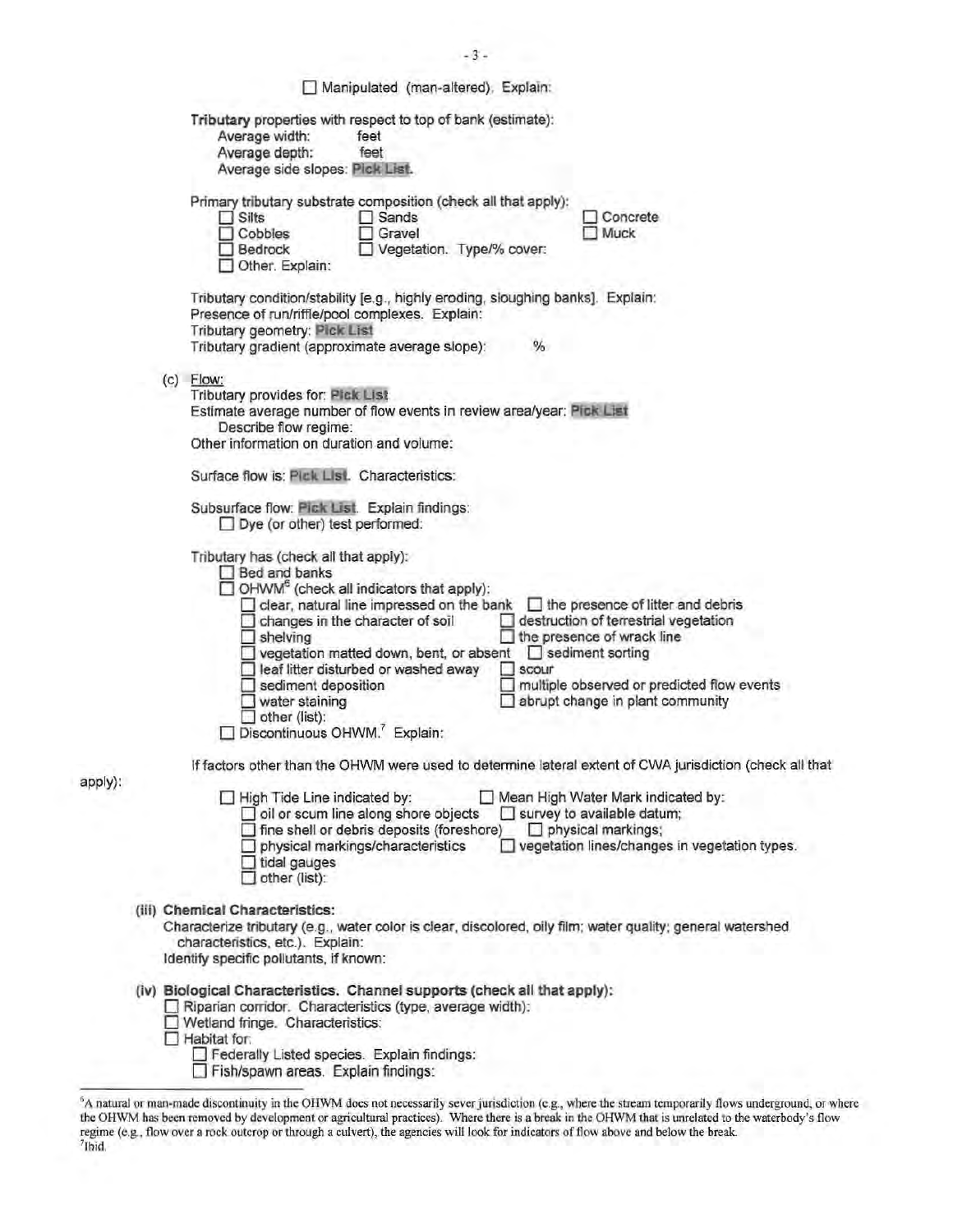$-4-$ 

 $\Box$  Other environmentally-sensitive species. Explain findings: 0 Aquatic/wildlife diversity. Explain findings:

- 2. Characteristics of wetlands adjacent to non-TNW that flow directly or indirectly into TNW
	- (i) Physical Characteristics:
		- (a) General Wetland Characteristics:
			- Properties:

 Wetland size: acres Wetland type. Explain: Wetland quality. Explain: Project wetlands cross or serve as state boundaries. Explain:

(b) General Flow Relationship with Non-TNW: Flow is: Pick List. Explain:

Surface flow is: Pick List Characteristics:

Subsurface flow: Pick List. Explain findings:  $\Box$  Dye (or other) test performed:

(c) Wetland Adjacency Determination with Non-TNW:  $\Box$  Directly abutting

 $\Box$  Not directly abutting

- Discrete wetland hydrologic connection. Explain:
- Ecological connection. Explain:
- □ Separated by berm/barrier. Explain:
- (d) Proximity (Relationship) to TNW Project wetlands are Pick List river miles from TNW. Project waters are Pick List aerial (straight) miles from TNW. Flow is from: Pick List. Estimate approximate location of wetland as within the Pick List floodplain.
- (ii) Chemical Characteristics:

Characterize wetland system (e.g., water color is clear, brown. oil film on surface; water quality; general watershed characteristics; etc.). Explain: Identify specific pollutants, if known:

- (iii) Biological Characteristics. Wetland supports (check all that apply):
	- □ Riparian buffer. Characteristics (type, average width):<br>□ Vegetation type/percent cover. Explain:
		-
	- $\Box$  Habitat for:
		- $\Box$  Federally Listed species. Explain findings:
		- $\Box$  Fish/spawn areas. Explain findings:<br> $\Box$  Other environmentally-sensitive spe
		- 0 Other environmentally-sensitive species. Explain findings:
		- $\Box$  Aquatic/wildlife diversity. Explain findings:

# 3. Characteristics of all wetlands adjacent to the tributary (if any)

All wetland(s) being considered in the cumulative analysis: Pick List

Approximately acres in total are being considered in the cumulative analysis.

For each wetland, specify the following:

Directly abuts? (Y/N) Size (in acres) Directly abuts? (Y/N) Size (in acres)

Summarize overall biological, chemical and physical functions being performed: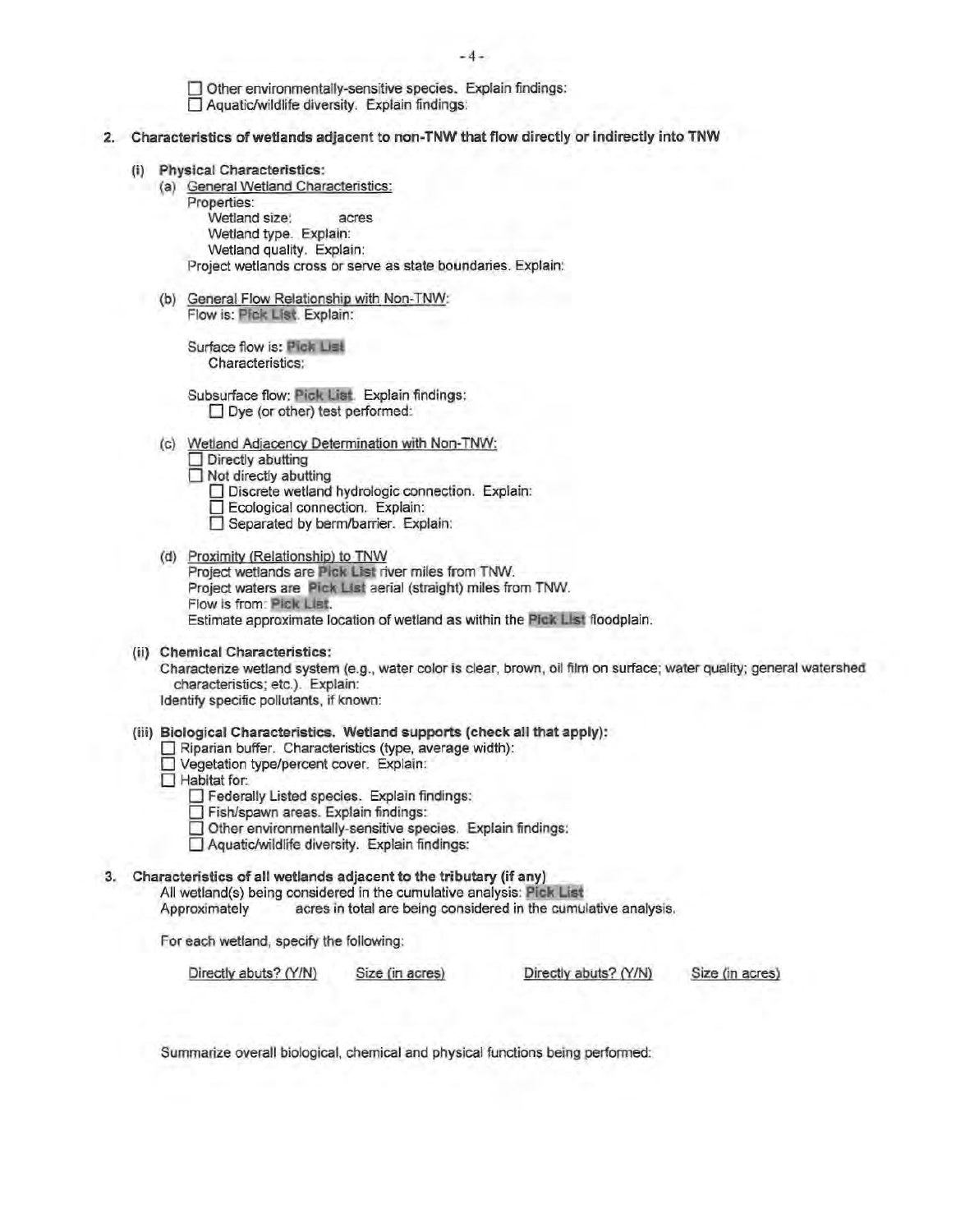#### C. SIGNIFICANT NEXUS DETERMINATION

A significant nexus analysis will assess the flow characteristics and functions of the tributary itself and the functions performed by any wetlands adjacent to the tributary to determine if they significantly affect the chemical, physical, and biological integrity of a TNW. For each of the following situations, a significant nexus exists if the tributary, in combination with all of its adjacent wetlands, has more than a speculative or insubstantial effect on the chemical, physical and/or biological integrity of a TNW. Considerations when evaluating significant nexus include, but are not limited to the volume, duration, and frequency of the flow of water in the tributary and its proximity to a TNW, and the functions performed by the tributary and all its adjacent wetlands. It is not appropriate to determine significant nexus based solely on any specific threshold of distance (e.g. between a tributary and its adjacent wetland or between a tributary and the TNW). Similarly, the fact an adjacent wetland lies within or outside of a floodplain is not solely determinative of significant nexus.

Draw connections between the features documented and the effects on the TNW, as identified in the Rapanos Guidance and discussed in the Instructional Guidebook. Factors to consider include, for example:

- Does the tributary, in combination with its adjacent wetlands (if any), have the capacity to carry pollutants or flood waters to TNWs, or to reduce the amount of pollutants or flood waters reaching a TNW?
- Does the tributary, in combination with its adjacent wetlands (if any), provide habitat and lifecycle support functions for fish and other species, such as feeding, nesting, spawning, or rearing young for species that are present in the TNW?
- Does the tributary, in combination with its adjacent wetlands (if any), have the capacity to transfer nutrients and organic carbon that support downstream foodwebs?
- Does the tributary, in combination with its adjacent wetlands (if any), have other relationships to the physical, chemical, or biological integrity of the TNW?

Note: the above list of considerations is not inclusive and other functions observed or known to occur should be documented below:

- 1. Significant nexus findings for non-RPW that has no adjacent wetlands and flows directly or indirectly into TNWs. Explain findings of presence or absence of significant nexus below, based on the tributary itself, then go to Section III.D:
- 2. Significant nexus findings for non-RPW and its adjacent wetlands, where the non-RPW flows directly or indirectly into TNWs. Explain findings of presence or absence of significant nexus below, based on the tributary in combination with all of its adjacent wetlands, then go to Section 111.D:
- 3. Significant nexus findings for wetlands adjacent to an RPW but that do not directly abut the RPW. Explain findings of presence or absence of significant nexus below, based on the tributary in combination with all of its adjacent wetlands, then go to Section III.D:
- D. DETERMINATIONS OF JURISDICTIONAL FINDINGS. THE SUBJECT WATERS/WETLANDS ARE (CHECK ALL THAT APPLY):
	- 1. TNWs and Adjacent Wetlands. Check all that apply and provide size estimates in review area: TNWs: linear feet, wide, Or acres. O Wetlands adjacent to TNWs: acres.

#### 2. RPWs that flow directly or indirectly into TNWs.

- 0 Tributaries of TNWs where tributaries typically flow year-round are jurisdictional. Provide data and rationale indicating that tributary is perennial:
- 0 Tributaries ofTNW where tributaries have continuous flow "seasonally" (e.g., typically three months each year) are jurisdictional. Data supporting this conclusion is provided at Section 111.B. Provide rationale indicating that tributary flows seasonally:

Provide estimates for jurisdictional waters in the review area {check all that apply):

Tributary waters: linear feet wide.

 $\overline{\Box}$  Other non-wetland waters: acres.

Identify type(s) of waters:

- 3. Non-RPWs<sup>8</sup> that flow directly or indirectly into TNWs.
	- $\Box$  Waterbody that is not a TNW or an RPW, but flows directly or indirectly into a TNW, and it has a significant nexus with a TNW is jurisdictional. Data supporting this conclusion is provided at Section III.C.

Provide estimates for jurisdictional waters within the review area (check all that apply): 0 Tributary waters: linear feet, wide.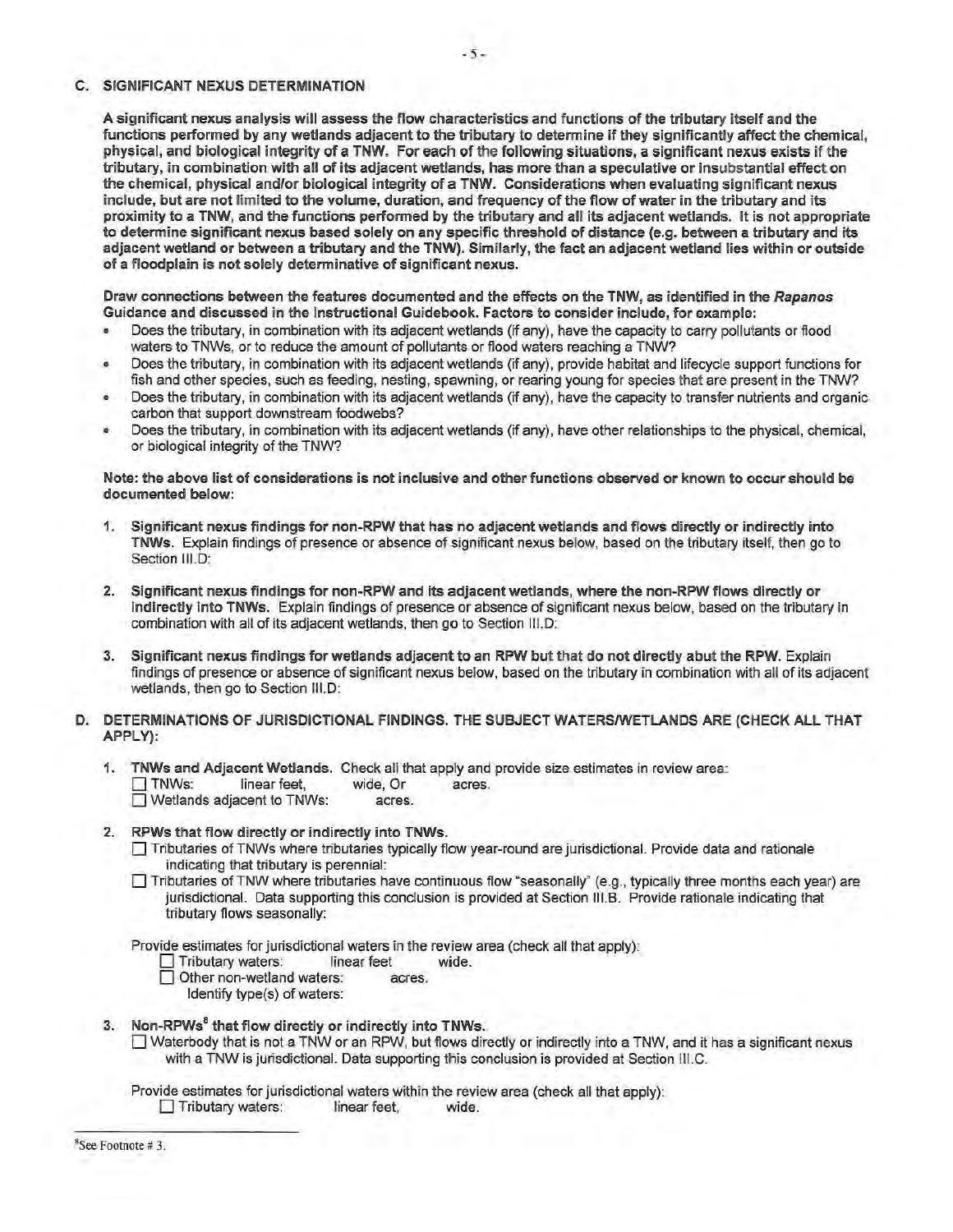Other non-wetland waters: acres. Identify type(s) of waters:

- 4. Wetlands directly abutting an RPW that flow directly or indirectly into TNWs.
	- $\Box$  Wetlands directly abut RPW and thus are jurisdictional as adjacent wetlands.
		- D Wetlands directly abutting an RPW where tributaries typically flow year-round. Provide data and rationale indicating that tributary is perennial in Section 111.D.2, above. Provide rationale indicating that wetland is directly abutting an RPW:

0 Wetlands directly abutting an RPW where tributaries typically flow "seasonally." Provide data indicating that tributary is seasonal in Section III.B and rationale in Section III.D.2, above. Provide rationale indicating that wetland is directly abutting an RPW:

Provide acreage estimates for jurisdictional wetlands in the review area: acres.

5. Wetlands adjacent to but not directly abutting an RPW that flow directly or indirectly into TNWs.  $\Box$  Wetlands that do not directly abut an RPW, but when considered in combination with the tributary to which they are adjacent and with similarly situated adjacent wetlands, have a significant nexus with a TNW are jurisidictional. Data supporting this conclusion is provided at Section 111.C.

Provide acreage estimates for jurisdictional wetlands in the review area: acres.

6. Wetlands adjacent to non-RPWs that flow directly or indirectly into TNWs. D Wetlands adjacent to such waters, and have when considered in combination with the tributary to which they are adjacent and with similarly situated adjacent wetlands, have a significant nexus with a TNW are jurisdictional. Data supporting this conclusion is provided at Section 111.C.

Provide estimates for jurisdictional wetlands in the review area: acres.

7. Impoundments of jurisdictional waters.<sup>9</sup>

As a general rule, the impoundment of a jurisdictional tributary remains jurisdictional.

- $\square$  Demonstrate that impoundment was created from "waters of the U.S.," or
- $\Box$  Demonstrate that water meets the criteria for one of the categories presented above (1-6), or

 $\Box$  Demonstrate that water is isolated with a nexus to commerce (see E below).

E. ISOLATED [INTERSTATE OR INTRA-STATE] WATERS, INCLUDING ISOLATED WETLANDS, THE USE, DEGRADATION OR DESTRUCTION OF WHICH COULD AFFECT INTERSTATE COMMERCE, INCLUDING ANY SUCH WATERS (CHECK ALL THAT APPLY):<sup>10</sup>

0 which are or could be used by interstate or foreign travelers for recreational or other purposes.

 $\Box$  from which fish or shellfish are or could be taken and sold in interstate or foreign commerce.

0 which are or could be used for industrial purposes by industries in interstate commerce.

- Interstate isolated waters. Explain:
- Other factors. Explain:

#### Identify water body and summarize rationale supporting determination:

Provide estimates for jurisdictional waters in the review area (check all that apply):

Tributary waters: linear feet, wide.

Other non-wetland waters: acres.

- Identify type(s) of waters:
- D Wetlands: acres.

F. NON-JURISDICTIONAL WATERS, INCLUDING WETLANDS (CHECK ALL THAT APPLY):

 $\Box$  If potential wetlands were assessed within the review area, these areas did not meet the criteria in the 1987 Corps of Engineers Wetland Delineation Manual and/or appropriate Regional Supplements.

 $\square$  Review area included isolated waters with no substantial nexus to interstate (or foreign) commerce.

**D** Prior to the Jan 2001 Supreme Court decision in "SWANCC," the review area would have been regulated based solely on the "Migratory Bird Rule" (MBR).

0 Waters do not meet the "Significant Nexus" standard, where such a finding is required for jurisdiction. Explain:

<sup>&</sup>lt;sup>9</sup> To complete the analysis refer to the key in Section III.D.6 of the Instructional Guidebook.

<sup>&</sup>lt;sup>10</sup> Prior to asserting or declining CWA jurisdiction based solely on this category, Corps Districts will elevate the action to Corps and EPA HQ for review consistent with the process described in the Corps/EPA Memorandum Regarding CWA Act Jurisdiction Following Rapanos.